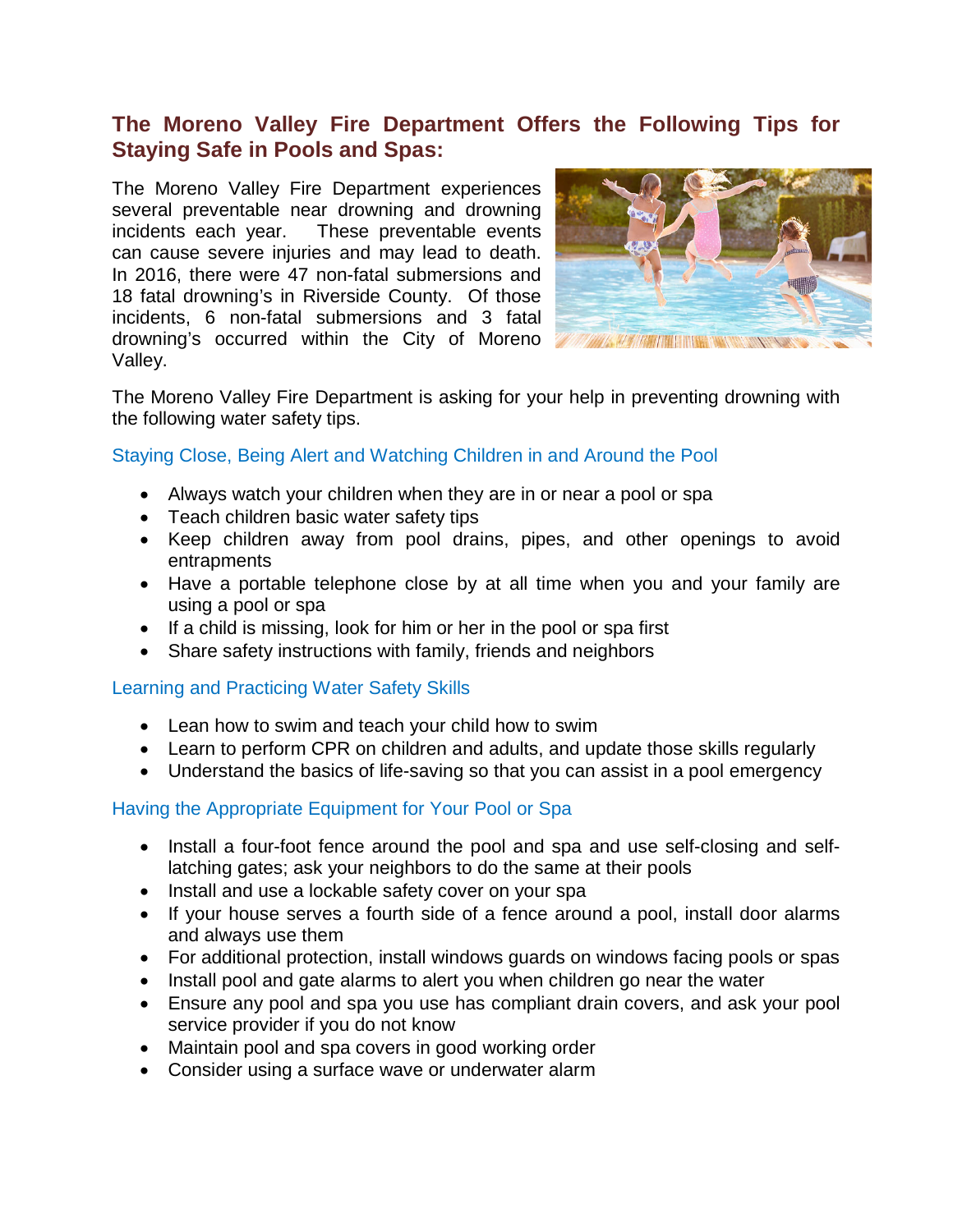For more information please visit [http://www.poolsafely.gov/pool-spa-safety/staying](http://www.poolsafely.gov/pool-spa-safety/staying-safe-pools-spas/residential-swimming-pools/)[safe-pools-spas/residential-swimming-pools/](http://www.poolsafely.gov/pool-spa-safety/staying-safe-pools-spas/residential-swimming-pools/)

Please watch the video for Pool Safety created by the City's Media Team: <https://www.youtube.com/watch?v=WLl8ZYlpqfg>

# **The Moreno Valley Fire Department would like to offer important flood preparedness information:**

#### **Summer thunderstorms**

Southern California summer thunderstorms occur primarily over the mountains in the south and east and generally receive more storm activity than those ranges in the north and west.

Thunderstorm weather typically begins in early July and tapers off gradually through August and into September; usually there are alternating periods of high and low thunderstorm activity during the season.

Compounding the situation, these sudden and extreme thunderstorms carry the potential of flash floods.

#### **What are Flash Floods?**



Flash floods are the most dangerous type of floods and combine destructive power of a flood with sudden and unexpected speed. These events typically occur suddenly within 2-hours of the start of high intensity rainfall. Most damage and fatalities tend to occur in densely populated areas immediately near a stream, creek, river or flood prone areas and intersections. In addition, heavy rain falling on steep terrain can weaken soil and cause mud

slides, damaging homes, roads and property. Flash floods occur when slow moving or multiple thunderstorms happen over the same area. When storms move faster, flash flooding is less likely since the rain is distributed over a larger area.

#### **When a flash flood WATCH is issued**

• Watch for signs of flash flooding and be ready to evacuate on a moment's notice.

**When a flash flood WARNING is issued**

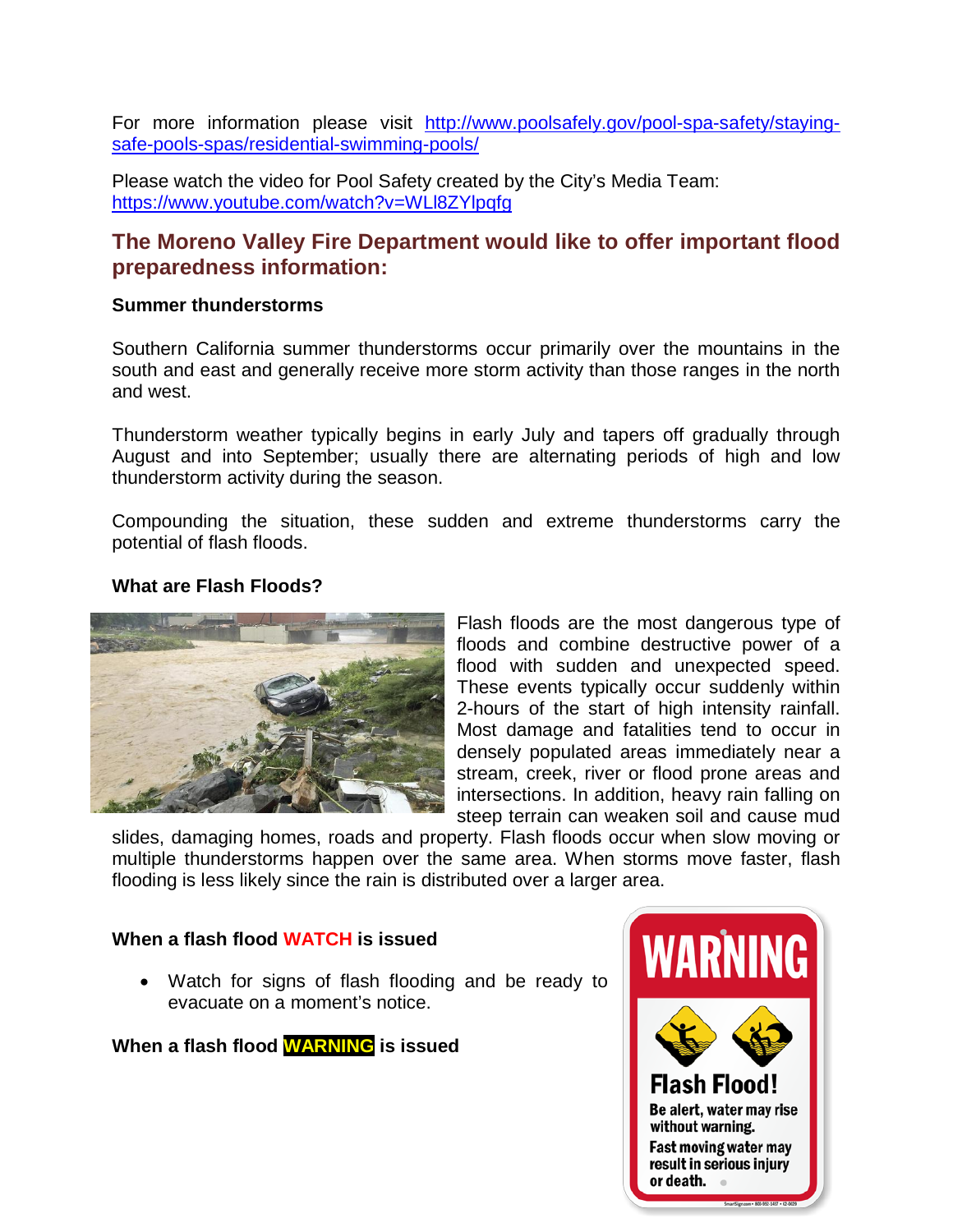- A flash flood warning is issued when the threat of a flash flood is imminent or occurring.
- Be ready to evacuate immediately as you may have only seconds to escape.
- Move to higher ground and away from rivers, streams, creeks and storm drains. Do not drive around barricades. These are placed to keep you out of harm's way.
- If your car stalls in rapidly rising waters, abandon it immediately and climb to higher ground.

## **For more information, please contact the Office of Emergency Management at 951.413.3800.**

# **The Moreno Valley Fire Department would like to offer the following safety tips:**

As summer approaches, activities, gatherings and outdoor cooking become a huge family favorite. In order to keep yourself and your family safe the Moreno Valley Fire Department would like to offer the following general barbecue safety tips:

- Propane and charcoal barbeque grills should only be used outdoors.
- Place grills away from the home, deck railings and away from eaves or overhanging branches.
- Do not wear loose clothing and watching for dangling apron strings.
- Keep children and your pets away from the cooking area.
- Remember to clean the grill regularly by removing grease or fat buildup from the grill or trays below.
- Never leave the barbeque unattended.
- Keep a fire extinguisher within reach.

## **Safety Tips for Propane Grills:**

- Check the gas (propane) tank hose for potential gas leaks
	- o Start by applying a light soap and water solution to the hose using a brush or spray bottle
	- o Turn the propane tank on. If there is a gas leak, the propane will release bubbles around the hose.
	- o If there are no bubbles, your grill is safe to use.